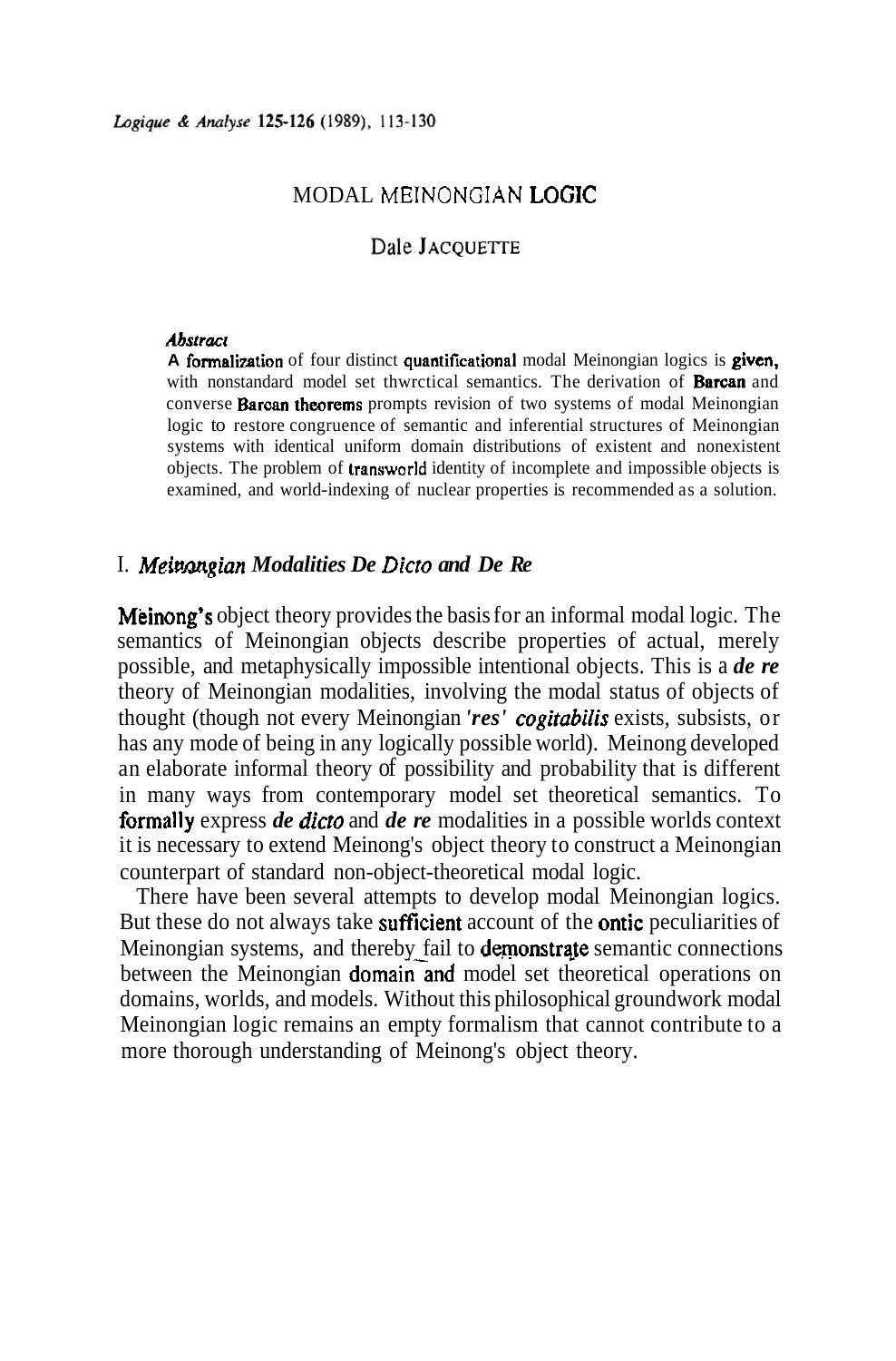### **11.** Differences in Standard. and Meinongian Modal Logics

The semantic structures of standard systems of alethic modal logic standardly involve a Henkin-type recursive procedure for assembling maximally consistent sets of propositions, each of which constitutes or at least completely describes what for heuristic purposes is sometimes referred to as a logically possible **world.** $(1)$  A model for standard modal logic is an ordered quadruplet  $\langle \Sigma, \Gamma, R, V \rangle$ , consisting of the set  $\Sigma$  of all maximally consistent sets of propositions,  $\Sigma = \{W_1, W_2, W_3, ...\}$ ; an element or member  $\Gamma \subseteq C$ , sometimes distinguished as or as representing the actual world; a (usually minimally reflexive) relation R on C; and a valuation function V, which for  $V(p)$ ,  $W_i$ ) assigns truth value T or F to each proposition p of each maximally consistent set of propositionsor world  $W_i \nightharpoonup \Sigma$  ( $i \ge 1$ ). For truth functionally complex propositions,  $V(- p, W_i) = T$  if and only if  $V(p, W_i) = F$ ;  $V((p \supseteq q)$ ,  $W_i$ ) = T if and only if  $V(p, W_i) =$  F or  $V(q, W_i) =$  T. Logical necessity is defined on the Leibnizian conception as truth in every logically possible world,  $V(\Box p, W_i) = T$  if and only if  $V(p, W_i) = T$  for every  $W_i$  such that  $R(W_i, W_i)$ . Logical possibility is reducibly defined in terms of necessity,  $\text{Op} = -\Box - p$  (or conversely by duality;  $\Box p = \Box \Diamond - p$ , where  $V(\Diamond p)$ , W,) = T if and only if  $V(p, W_i) =$  T in at least some  $W_i$  such that  $R(W_i, W_i)$ . Relation R is often interpreted as world-accessibility. When a world  $\vec{W}_j$  is accessible from world  $W_i$ , then any proposition true in  $W_i$  is logically possible in accessible world  $W_i$ . Distinct systems of modal logic are semantically determined by distinct models with distinct accessibility relations, such as combinations of reflexivity with symmetry, transitivity, and other more exotic variants.

Quantificational or predicate modal logic is interpreted by means of an expanded semantic model, an ordered quintuplet  $(\Sigma, \Gamma, R, D, V)$ , in which  $\Sigma$ , **I',** and R are as before, and where D is a function which for D(W,) assigns a domain of existent objects to each world  $W_i \nightharpoondown \Sigma$ , and valuation function V assigns a set of n-tuples of members of  $D(W_i)$  to n-ary predicate 'P<sup>n</sup>' if  $n > 0$ , and otherwise if  $n = 0$  assigns Tor F to P" in  $V(P^n, W)$ .

Truth functional valuations are defined as before for propositional connectives. If  $p = P^n x_i ... x_n$ , then  $V(p, W_i) = T$ , relative to an assignment of  $a_1, \ldots, a_n$  to the  $x_i$  if and only if the n-tuple  $a_1, \ldots, a_n \in V(P^n, W_i)$ ; if  $p =$  $(\forall x)q(x,y_1,...,y_n)$ , then  $V(p,W_i) = T$  relative to an assignment of  $b_1,...,b_n$ to the  $y_i$  if and only if  $V(q(x, y_1, \ldots, y_n), W_i) = T$  for every assignment of a member  $d \in D(W_i)$  to  $x_i$ . (2) Axiom schemata are devised to assure **conver-**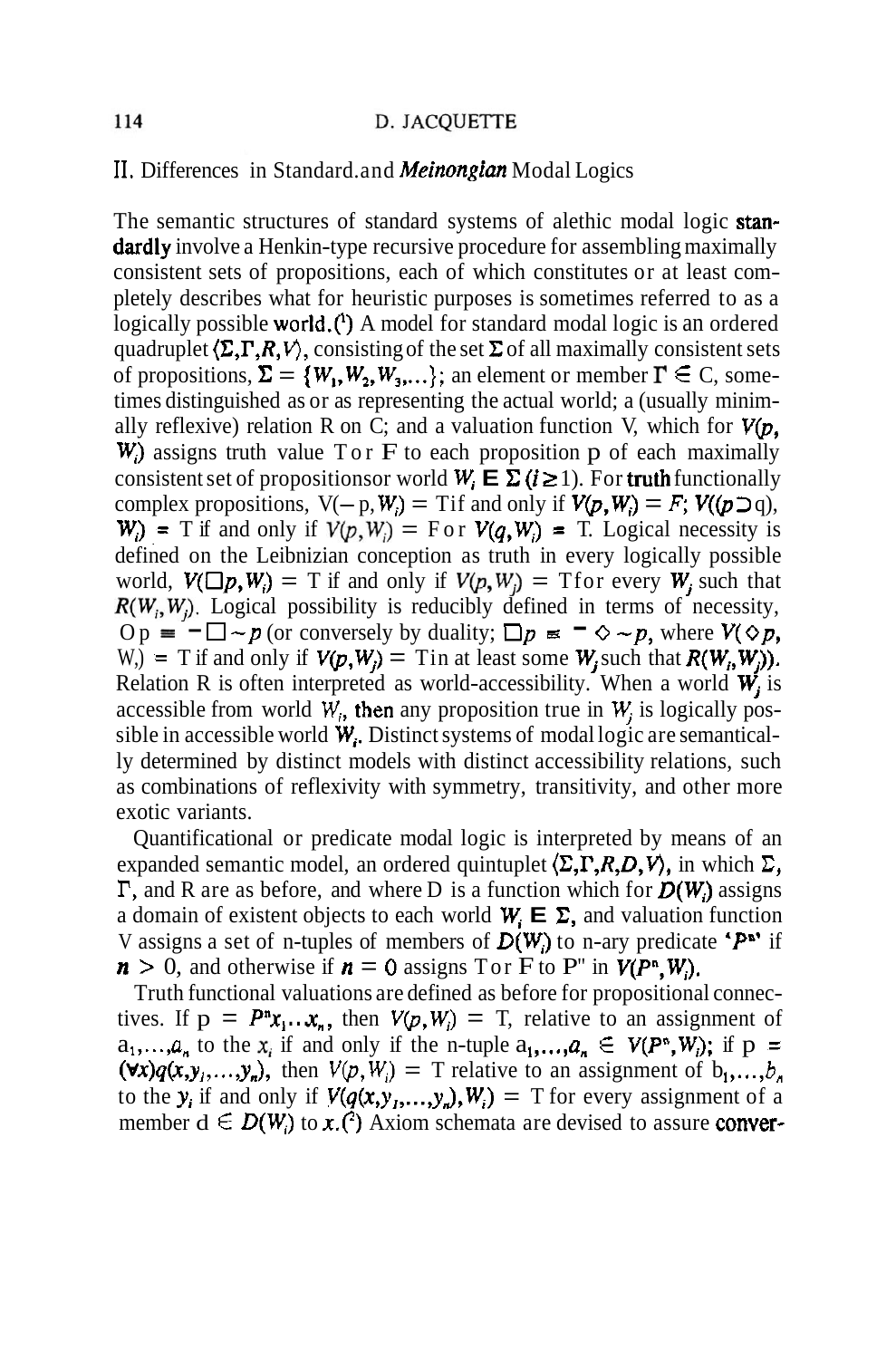**gence** of semantic models and deductive inference methods for logically valid propositions in each modal system. $(3)$ 

Modal Meinongian logics can now be similarly defined. Nonquantificational versions have precisely the same kind of semantic model, but are different because of differences in the propositions included in and excluded from their worlds. In Meinongian semantics the proposition that the round square is round is true, and so belongs to maximally consistent sets of true propositions in modal Meinongian semantic models, but not to the models of standard non-Meinongian modal logics.(\*) The independence thesis in Meinongian, unlike standard propositional semantics, permits the true predication of properties to nonexistent objects. **A** further distinction that complicates modal Meinongian logics occurs because of the three-valued interpretation of Meinongian propositional logic for some nuclear predications to indeterminate nonexistent objects. $(5)$  The proposition that an incomplete Meinongian object has (or does not have) a (nuclear) property for which the object is indeterminate (such as 'Macbeth spoke Italian', 'Macbeth did not speak Italian') is most naturally classified as neither true nor false but undetermined in truth value. Standard propositional semantics in model set theoretical interpretations of standard modal logics on the contrary are classically bivalent. **A** maximally consistent set of propositions in a modal Meinongian model might include the proposition that not every proposition is true or false, which no standard model would contain. There are also true propositions of the models of standard modal logic that are not true and therefore not part of the models of modal Meinongian logic, such as the proposition that every object exists, or that every proposition is true or false. Quantificational modal Meinongian logic also parallels to some extent the formalization of standard quantificational modal logic. But here important differences emerge. The domain function  $D^{\omega}$  of a modal Meinongian quantificational model assigns the same domain consisting of both existent and nonexistent Meinongian objects to each Meinongian world  $W^m$ ,  $\in \Sigma^m$ . This guarantees uniform population or homogenous distribution of objects across every logically possible world in every model for each distinct system of modal Meinongian logic. The numerical identity of Meinongian domains and nonselective occurrence of Meinongianobjects in every world of every model has important formal and philosophical consequences. The result of these distinctions is that logical necessity, possibility, and impossibility, do not coincide in standard and Meinongian modal logics. Standard modal logics cannot embed and are not embeddahle in modal Meinongian logics.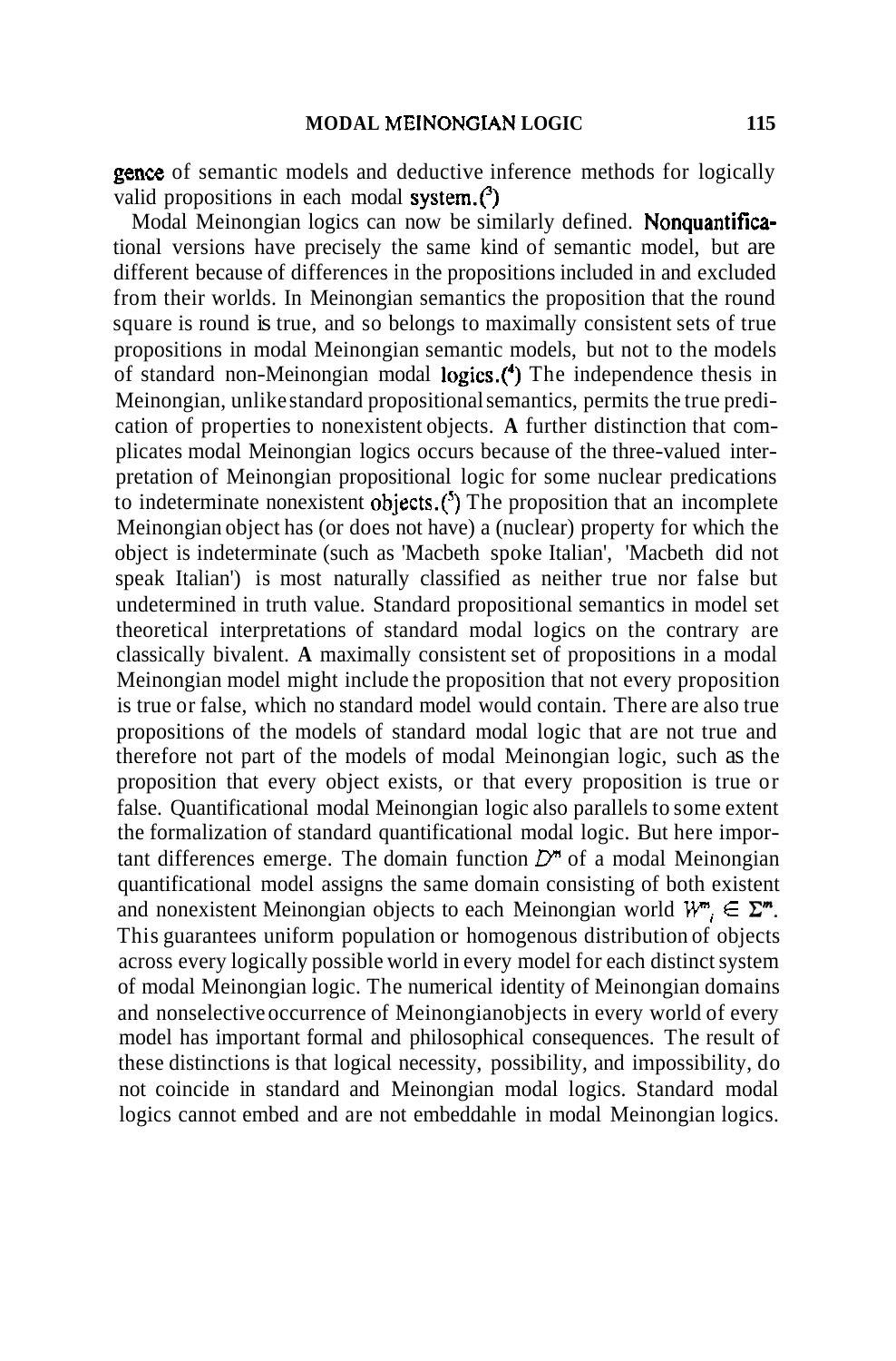## **111.** *Alternative Systems of Modal Meinongian Logic*

There is a plethora of systems of modal logic, just as there is a continuum of inductive methods, and of standard and nonstandard deductive logics.(6) It would not be appropriate to undertake the formalization of each and every system of modal Meinongian logic, since there are indefinitely many. For most philosophical, scientific, and mathematical purposes, only a few modal logics are needed. It will therefore suffice to outline Meinongian counterparts of the four most common and useful systems of modal logic, and to provide Meinongian semantic models for their interpretation. Modal Meinongian logic in its formal treatment of extranuclear necessity, possibility, and impossibility, is part of the classically bivalent extranuclear subtheory of the otherwise nonstandardly three-valued Meinongian logic. The modal propositions of modal Meinongian logic are exclusively either true or false, even though they are about or involve modal operations on at least some nuclear predications that are neither true nor false but undetermined in truth value. The nonmodal logical truths of object theory are also truths of every modal Meinongian logic.

The four basic systems of alethic modal logic are T (Feys-Godel),  $S_{\lambda}$ (Lewis), *S,* (Lewis), and *B* ('Brouwersche'). Listed here are characteristic definitions and inference principles for the four corresponding systems of modal Meinongian logic.

# *Axioms and Necessitation Rule*

If p, q are object theory wffs:

**7'"** (Meinongian variant of Feys-Godel T)

- (Meinongian variant of<br>(M1) Up  $\pm \infty$  $(M2)$   $\Diamond p = -\Box - p$
- 
- (M3)  $(p \rightarrow q) \equiv \Box (p \supset q)$
- $(M4)$   $\Box p \supset p$
- $(M5)$   $\Box(p \supset q) \supset (\Box p \supset \Box q)$
- (NR)  $\vdash p \supset \vdash \Box p$
- **S;"** (Meinongian variant of Lewis *S,)*  (MI)-(M5)-(NR) (M6)  $\Box p \supset \Box \Box p$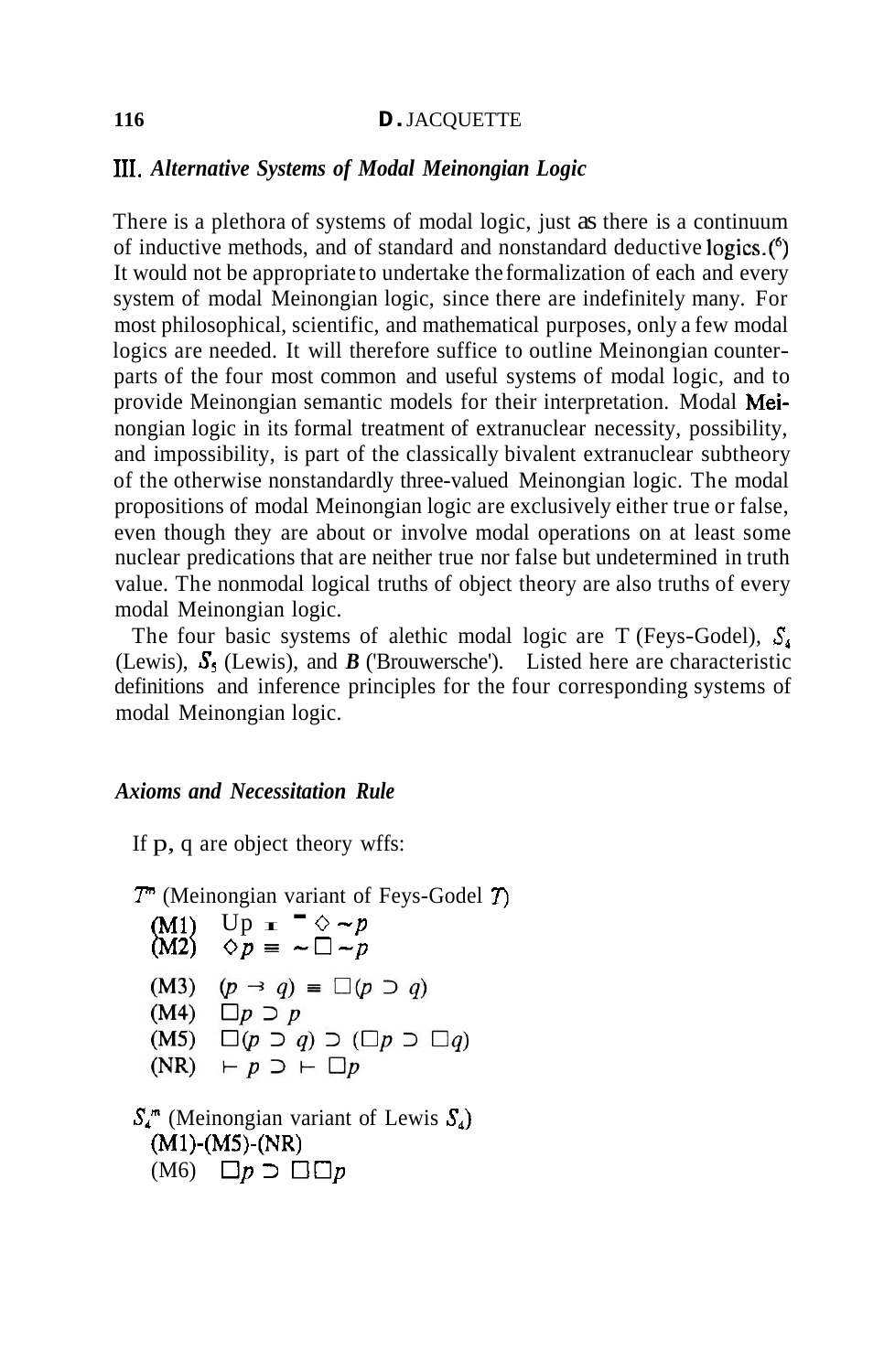*S;"* (Meinongian variant of Lewis *S,)*  (M1)-(M6)-(NR) (M7) Op **3** O Op

*B*<sup> $m$ </sup> (Meinongian variant of Brouwersche system B) (M1)-(M5)-(NR) (M8)  $p \supset \Box \Diamond p$ 

The inference structures of these systems are the same as those of their corresponding standard non-Meinongian modal logics. Differences between the two kinds of systems are hidden away in the formal semantics. The models of modal Meinongian logic constitute a DeMorgan lattice. For any Meinongian worlds  $W_{i}^{m}$ ,  $W_{i}^{m}$ ,  $W_{k}^{m} \in E^{m}$ , the following conditions are obviously satisfied. $(7)$ 

$$
W_{i}^{m} \cap W_{j}^{m} = W_{j}^{m}
$$
  
\n
$$
W_{i}^{m} \cup W_{j}^{m} = W_{j}^{m}
$$
  
\n
$$
W_{j}^{m} \cap W_{j}^{m} = W_{j}^{m} \cap W_{j}^{m}
$$
  
\n
$$
W_{i}^{m} \cup W_{j}^{m} = W_{j}^{m} \cup W_{j}^{m}
$$
  
\n
$$
W_{i}^{m} \cap (W_{j}^{m} \cap W_{k}^{m}) = (W_{j}^{m} \cap W_{j}^{m}) \cap W_{k}^{m}
$$
  
\n
$$
W_{j}^{m} \cup (W_{j}^{m} \cup W_{j}^{m}) = (W_{j}^{m} \cup W_{j}^{m}) \cup W_{k}^{m}
$$
  
\n
$$
W_{j}^{m} \cap (W_{j}^{m} \cup W_{j}^{m}) = W_{j}^{m} \cup (W_{j}^{m} \cap W_{j}^{m}) = W_{j}^{m}
$$

This makes it possible to define Boolean set theoretical relations on the lattice of all Meinongian worlds or maximally consistent sets of Meinongian propositions. $(^{8})$ 

Truth valuation  $V^m(p, W^m) = T$  (For U) if and only if propositionp has Meinongian truth valuation  $V^m(p) = T(F \text{ or } U)$  in world  $W^m$ . The modal Meinongian semantic models for  $T$ ,  $S_4^m$ ,  $S_5^m$ , and  $B^m$  can be formally defined. Combinations of accessibility relations holding between worlds and propositions true in worlds within a model are indicated by  $' +'$ .

```
T^m \langle \Sigma^m, \Gamma^m, Reflexivity, V^m \rangle<br>S^{m}_{\mu} \langle \Sigma^m, \Gamma^m, Reflexivity+Tr(Cm,P,Rej7exivity + Transitivity, V') 
S_{s}^{m} \langle \Sigma^{m}, \Gamma^{m}, \text{Reflexivity} + \text{Transitivity} + \text{Symmetry}, \mathcal{V}^{m} \rangle\vec{B}^m \langle \Sigma^m, \Gamma^m, \text{Reflexivity} + \text{Symmetry}, \text{V}^m \rangle
```
Nonstandard truth valuations for primitive propositional connectives negation and the conditional are defined.  $V^m(-p, W^m) = T$  if and only if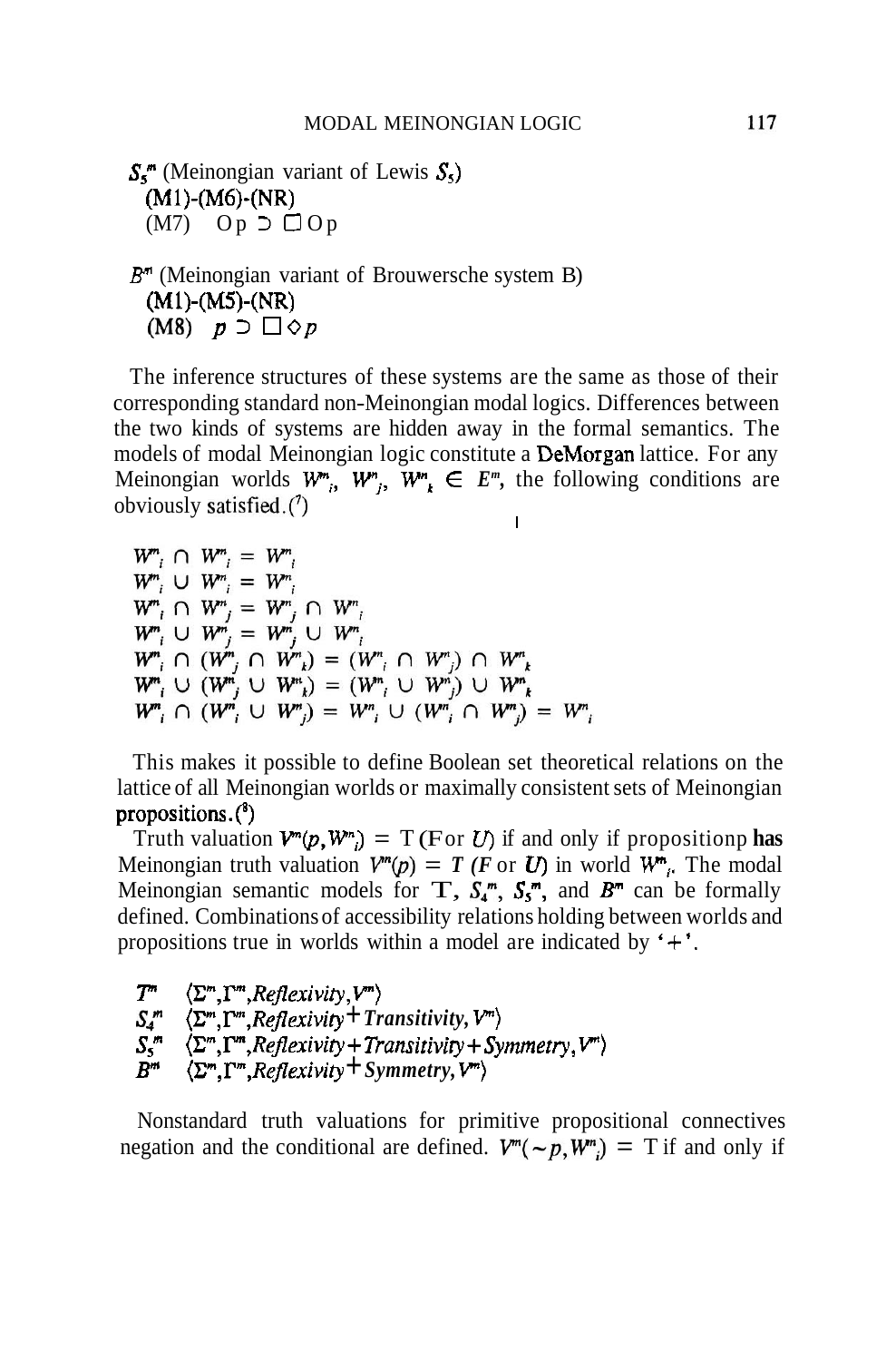$V^m(p, W^m) = F$ ;  $P(-p, W^n) = U$  if and only if  $V^m(p, W^n) = U$ ;  $V^m(p, \mathcal{L}^m)$ *q*),  $W^m$ <sub>*i*</sub>) = *T* if and only if  $V^m(p, W^r)$  = F, or  $V^m(p, W^m)$  = T and  $V^m(q, W^m)$  $\overline{U} = \text{Tor } V^m(p, W^n) = U$  and  $V^m(q, W^n) = U$ ;  $V^m((p \supset q), W^n) = F$  if and only if  $V^m(p, W^n) = \text{Tand } V^m(q, W^n) = F$ ;  $V^m((p \supset q), W^m) = U$  if and only if  $V^m(p, W^n) = T$ ,  $V^m(q, W^n) = U$ , or  $V^m(p, W^n) = U$  and  $P(q, W^m) = F$ .

Modal truth conditions under  $V<sup>m</sup>$  can be described in a completely general way for any system of modal Meinongian logic. Let  $\Sigma^m$  represent the set of all maximally consistent sets of propositions in modal Meinongian theory **m,** and let T', **F'", U"** represent the truth values of propositions in m. Modal Meinongian theory **m** can be defined by its corresponding model. These conventions save rewriting the truth value conditions for each system of modal Meinongian logic when only the accessibility relations of a particular model differ.

The following simplified principles for alethic modal Meinongian operators may be advanced. Truth conditions of the semantic model serve the same purpose as Kripke's 'models', intercalating a truth value function into a so-called normal model. Quantification in *(vW")(* **...W'"...)** ranges over the Meinongian worlds of a particular Meinongian model. Relation R is any specialized (complex of) accessibility relation(s). Modal expressions in which a necessity operator applies to a proposition are classically bivalent, logically equivalent to corresponding extranuclear necessity predications.

$$
V^{m}(\Box p) = T^{m} \equiv (\forall W^{m})[(W^{m} \in \Sigma^{m} \& R(\Gamma^{m}, W^{m})) \equiv V^{m}(p, W^{m}) = T]
$$
  

$$
V^{m}(\Box p) = F^{m} \equiv (\exists W^{m})[(W^{m} \in \Sigma^{m} \& R(\Gamma^{m}, W^{m})) \& V^{m}(p, W^{m}) \neq T]
$$

Quantificational versions of modal Meinongian logic are obtained by adding the characteristic axioms of nonquantificational modal systems to quantificational Meinongian object theory. It is important to recall that 'existential' quantification in Meinongian logic has no real existential or ontic import, but merely indicates membership in the Meinongian domain of existent and nonexistent objects. $(9)$ 

**A** quantificational model for quantiticational modal Meinongian logic is an ordered quintuplet  $(\Sigma^m, \Gamma^m, R, D^m, V^m)$ , in which  $\Sigma^m$ ,  $\Gamma^m$ , and **R** are as before in semantic models for nonquantiticational modal Meinongian logic. Meinongian domain function  $D^m$  in  $D^m(W^n)$  uniformly assigns the same domain of existent and nonexistent Meinongian objects to each and every world  $W^m$ ;  $E \Sigma^m$ . Meinongian valuation function  $V^m$  combines the previously described effects of V in  $\langle D,I,V \rangle$  for nonmodal quantificational Meinongian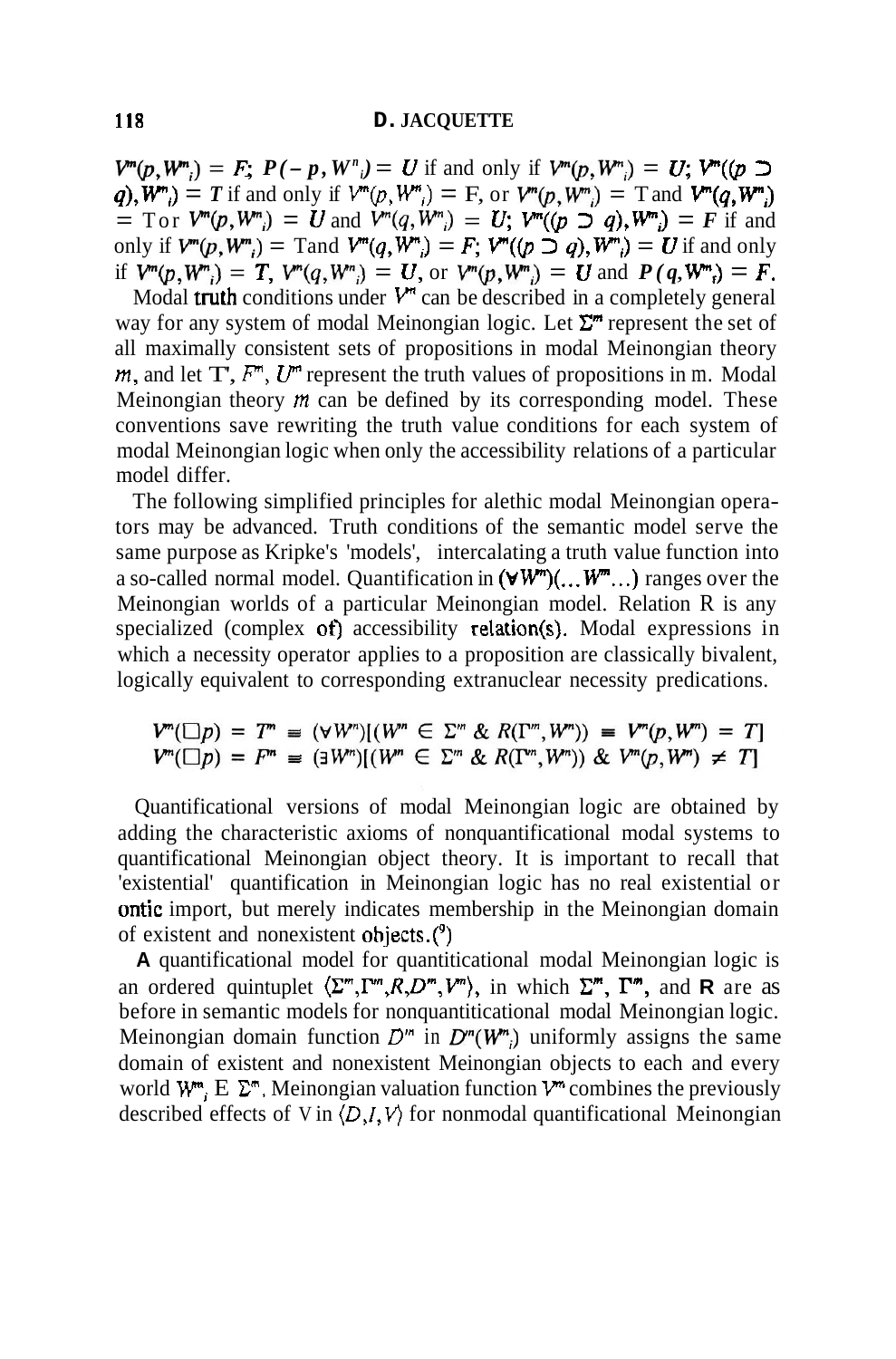logic, and of  $V^m$  in  $\langle \Sigma^m, \Gamma^m, R, V^m \rangle$  for nonquantificational modal Meinongian logic.

Inference relations between quantificational and nonquantificational systems of modal Meinongian logic are represented diagrammatically. The arrow indicates a transitive theoremhood containment relation, where  $L \rightarrow$  $L'$  means that system L contains all the theorems of system  $L'$  (and may contain more). Here at a glance are the formal interconnections among alternative modal Meinongian logics.



# *IV. Barcan and Converse Barcan Reorems in Quantificational Modal Meinongian Logic*

The formal systems  $T^{\prime\prime}$ ,  $S_{\prime\prime}^{\prime\prime}$ ,  $S_{\prime\prime}^{\prime\prime}$ , and  $B^{\prime\prime\prime}$  are distinct nonquantificational modal Meinongian logics. But the most straightforward unqualified quantificational versions of these systems are distinct only because of their inferentially distinct nonquantificational fragments. The nonvacuously quantified theorems of quantificational modal Meinongian logics  $QT^m$ ,  $QS_4^m$ , *QS,"',* and *QBm* are identical. Even such standardly distinguishing propositions as  $(\forall x)(\Diamond Px \supset \Box \Diamond Px)$ , true in ordinary  $S_5$ , but not in ordinary T or *S,,* are true in every quantified modal Meinongian system. The semantic collapse of quantificational modal Meinongian logics is determined by quantification over an identical domain of existent and nonexistent Meinon-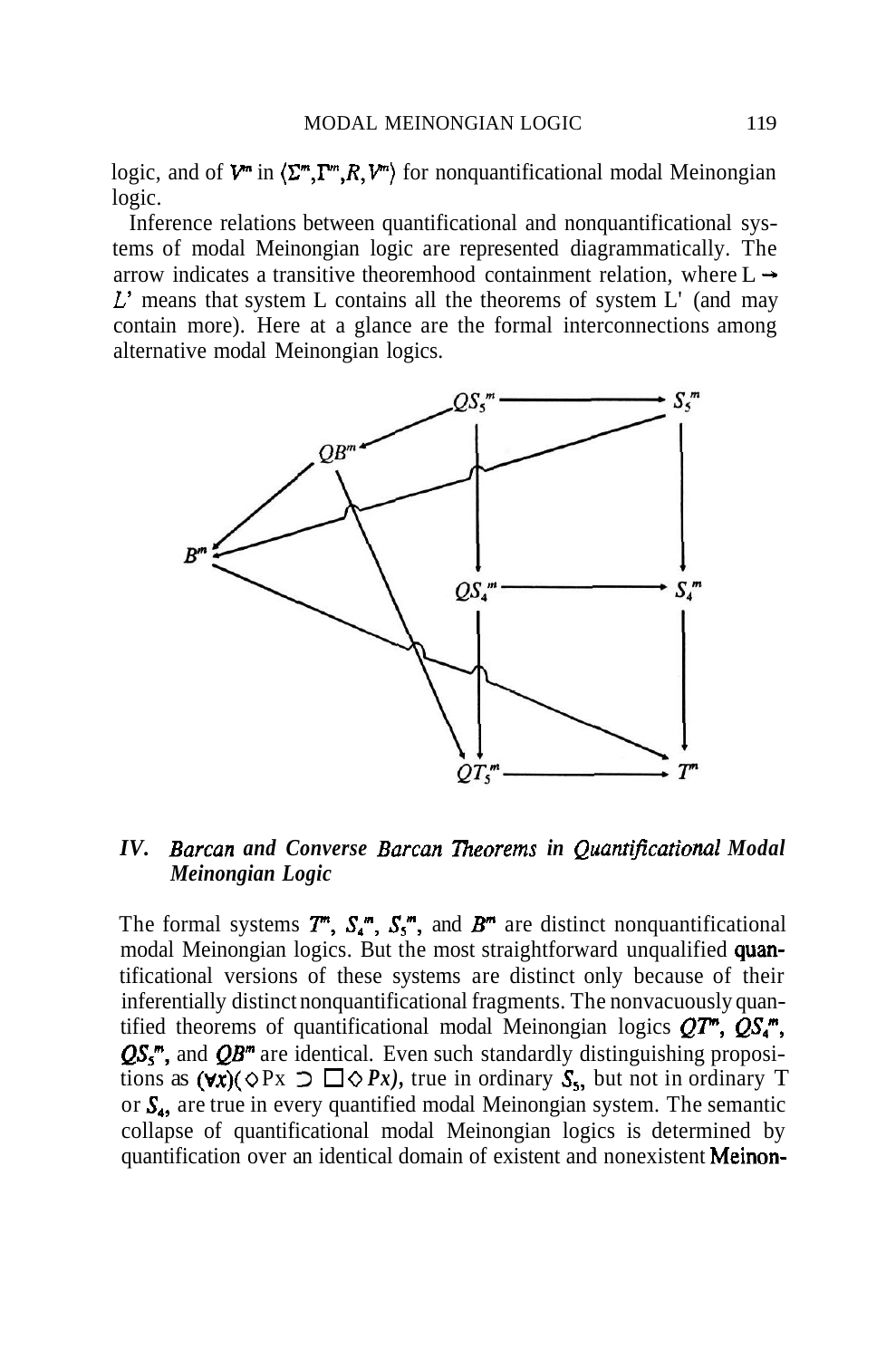gian objects in the models of unqualified quantificational systems. This dissolves the semipermeable accessibility membranes of accessibility relations that otherwise hold between worlds in standard modal semantics.

Standard quantificational modal logics are inferentially distinguished on the basis among other things of whether or not they contain as theorems the Barcan or converse Barcan formulas. $(^{10})$  The converse Barcan formula  $\Box(\forall x)Px \supset (\forall x)\Box Px$  is a theorem of standard modal systems  $QT$ ,  $QS$ , **QS<sub>5</sub>**, and *QB*. But the Barcan formula  $(\forall x) \Box Px \supset \Box (\forall x)Px$  is a theorem only of  $\mathcal{O}S$ , and  $\mathcal{O}B$ , and not of  $\mathcal{O}T$  or  $\mathcal{O}S$ .

These inferential asymmetries do not provide a satisfactory method of distinguishing any of the quantificational systems of modal Meinongian logic. There is a difficulty in the construction of quantificational modal Meinongian logic which must now be resolved. The reason why the converse Barcan but not the Barcan formula is a theorem of most standard quantificational modal logics is more easily seen in the modal-quantificational duals of these propositions. The converse Barcan formula is logically equivalent to its dual,  $(\exists x) \Diamond \exists x \supset \Diamond (\exists x)Px$ . This standardly states that if there actually exists an entity that in some logically possible world has property **P,** then it is possible or there is another accessible logically possible world in which there exists an entity that has property **P.** But the Barcan formula  $\Diamond$   $(\exists x)Px \supset (\exists x) \Diamond \exists x$  under standard interpretation states that if in some logically possible world there exists an entity that has property P, then there actually exists an entity that possibly or in some other accessible logically possible world has property **P.** The truth of this proposition depends on the accessibility relations in the semantic models of particular systems of standard modal logic, since it need not follow that an entity that possibly exists or exists in some other world also exists in the actual world where possibly it has property **P.** Accessibility gradients and uneven distribution of existent entities across logically possible worlds in standard modal semantics determine whether or not standard modal logics contain the Barcan or converse Barcan formulas as theorems. If there were a uniform distribution of existent entities in every world of every modal semantic model, if any entity existing in any logically possible world existed in every logically possible world, then the Barcan and converse Barcan formulas would be theorems of every standard system of quantified modal

In modal Meinongian logic there is an entirely uniform distribution of existent and nonexistent Meinongian objects in every Meinongian domain of every world of every modal Meinongian model, so that every modal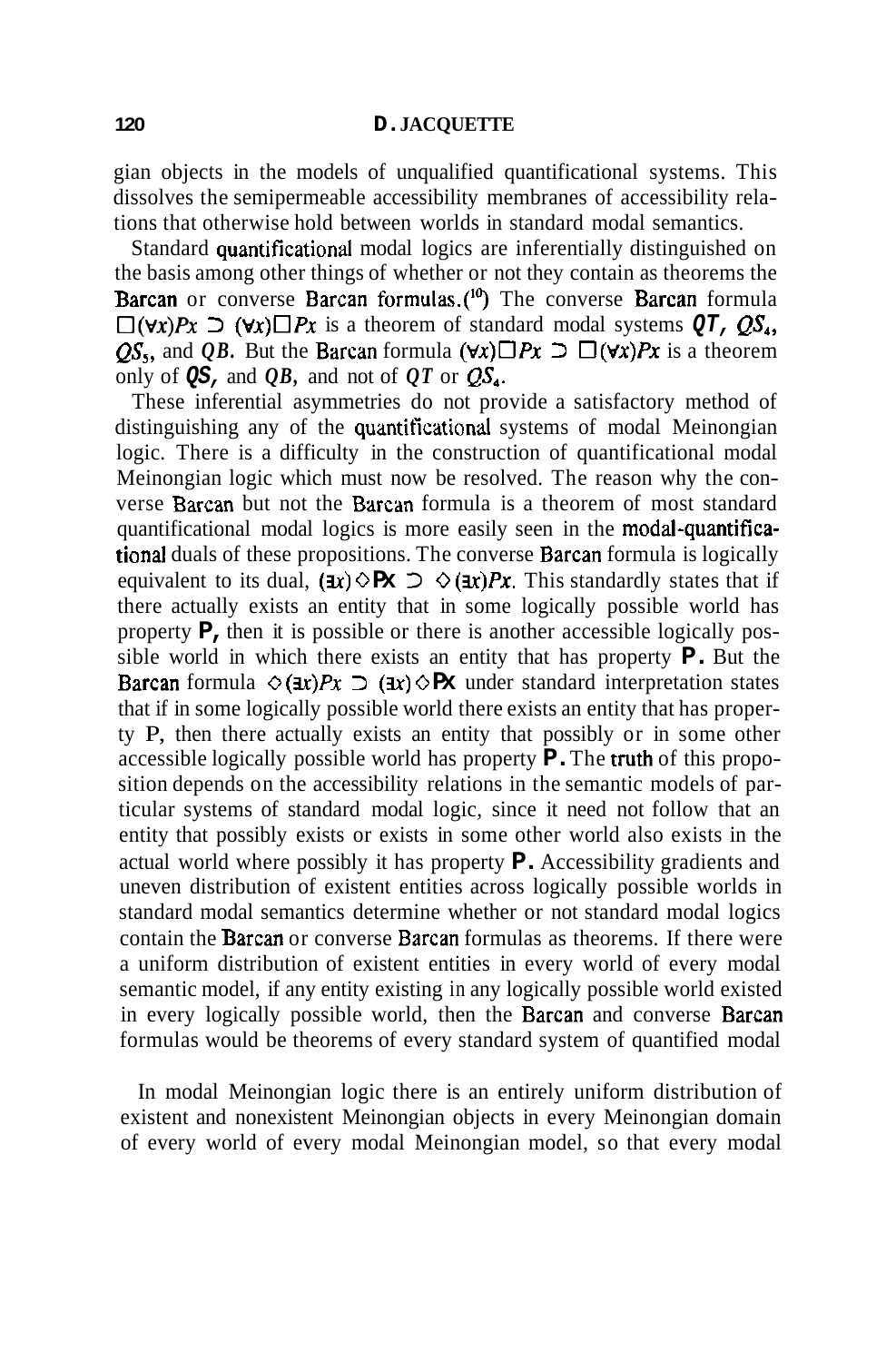Meinongian semantic model has precisely the same Meinongiandomain. The combined biconditional  $(\forall x) \Box Px = \Box (\forall x)Px \cdot (\Diamond (\exists x)Px \equiv (\exists x) \cup Px)$  under modal Meinongian interpretation says no more than that the domain of a logically possible world contains an existent or nonexistent Meinongian object with **property**  $P$  if and only if the domain of the actual world contains an existent or nonexistent Meinongian object which in some accessible logically possible world has property P. The truth of the proposition is trivially guaranteed by the construction of modal Meinongian semantic models. The domains of the actual world and all other logically possible worlds are identical, and  $'(\exists x) \Diamond Px'$  carries no real existential or ontological import in Meinongian quantificational semantics. $(1^3)$ 

As things stand, it is not possible validly to deduce the Barcan formula in quantificational modal Meinongian systems *QT"* and *QS4"'.* The Barcan formula is true in  $QT^m$  and  $QS_a^m$  as determined by their modal quantificational semantic models, but the inference schemata of the logics are not powerful enough to derive the Barcan formula as a theorem. (The axioms of  $QT^m$  and  $QS_4^m$  are the same as those of  $QT$  and  $QS_4$ , from which the Barcan formula standardly cannot be derived.)

The situation must be corrected to regain convergence of semantic and inference structures for  $QT^m$  and  $QS^{m}_{4}$ . The Barcan formula can be added **as** a nonlogical axiom to  $QT^m$  and  $QS_4^m$  to produce  $QT^{m+}$  and  $QS_4^{m+}$ , without strengthening these systems to  $QS_5^m$ .<sup>14</sup> The validly deducible theorems of  $QT^{m+}$  and  $QS_{4}^{m+}$  will then have perfect congruity with their semantic models.  $QT^{m+}$  and  $QS^{m+}$  accordingly must replace  $QT^{m}$  and  $QS^{m}$  as the legitimate modal Meinongian counterparts of *QT* and *QS,.* This undermines the inferential isomorphism between quantificational standard and modal Meinongian logics, but in a sense provides the most direct solution to the problem. Another method is to modify the semantic models for *QT"* and *QS4"'so* that only the converse Barcan and not the Barcan formula remains true. This can be done by placing restrictions on the domain function  $D^{\infty}$ , limiting it to  $D^{m-}$ , which in  $D^{m-}(W^n)$  assigns to  $W^n$  a domain of **existent** objects only, rather than a full Meinongian domain of existent and nonexistent objects. This proposal also restores convergence of inferential and semantic, structures to  $QT^{m-}$  and  $QS_{4}^{m-}$ , preserving intact the inferential isomorphism between quantificational standard and Meinongian modal logics. (None of these solutions to the semantic and inferential incongruities of  $QT^m$  and  $QS_{4}^m$  over the truth and derivability of the unmodified **Barcan** formula require adjustment to the theoremhood containment relations among quantificational and nonquantificational modal Meinongian logics.)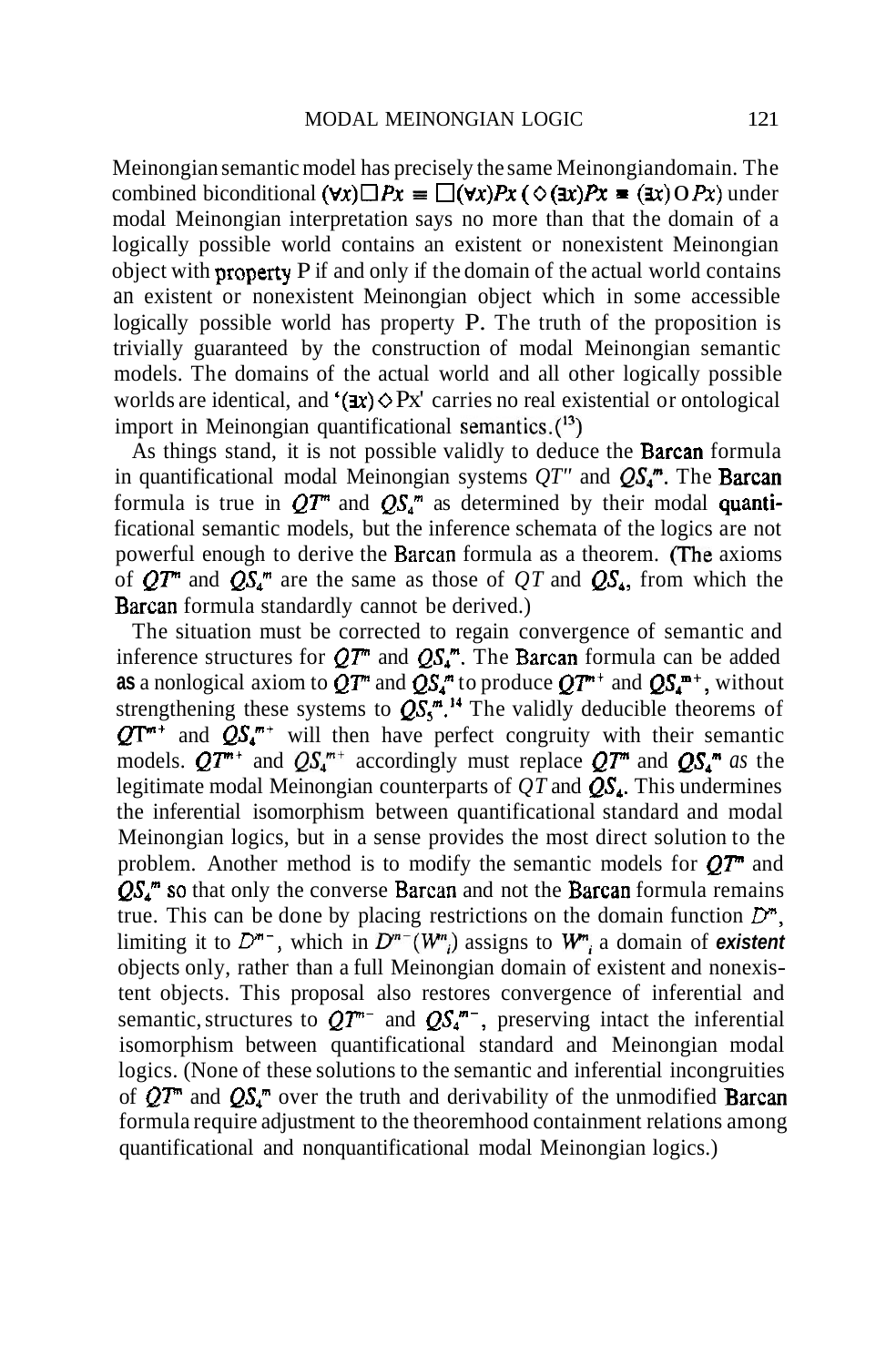The existential intent of the Barcan formula cannot be expressed in unqualified quantificational modal Meinongian logic except by an extranuclear existence predication:

 $O(\exists x)(E!x \& Px)$  3  $(\exists x)(E!x \& OPx)$ 

This complex expression cannot be derived in modal Meinongian logic without supplementary addition of further specific nonlogical axioms about the nature of the extranuclear existence property E!. It remains to be seen whether and in which systems of quantificational modal Meinongian logic this version of the Barcan formula or its converse are theorems.

The unmodified converse Barcan formula can be proved in  $QT^{\prime\prime}$  (and hence in  $QS_4^m$ ,  $QS_5^m$ , and  $QB^m$ ). The implementation of necessitation rule (NR) in a natural deduction environment is that whenever there is a proof of p (not subordinate to any other proof), then there is a proof of  $\Box p^{(15)}$ ,

 $(MT1)$   $(\exists x) \Diamond Px \supset \Diamond (\exists x)Px$ 

| 1. $\Box(\forall x) \sim Px$                                                   |             |
|--------------------------------------------------------------------------------|-------------|
| 2. $\square(\forall x) \sim Px \supset (\forall x) \sim Px$                    | (M4)        |
| 3. $(\forall x) \sim Px$                                                       | (1,2)       |
| 4. $-PQ_i$                                                                     | (3)         |
| 5. $\Box \sim Po_i$                                                            | $(1-4, NR)$ |
| 6. $(\forall x) \square \sim Px$                                               | (5)         |
| 7. $\Box(\forall x) \sim Px \supset (\forall x) \Box \sim Px$                  | (6)         |
| 8. $\sim (\forall x) \square \sim Px \supset \sim \square (\forall x) \sim Px$ | (7)         |
| 9. $(\exists x) \Diamond Px \supset \Diamond (\exists x)Px$                    | (8, M1, M2) |
|                                                                                |             |

The unmodified Barcan formula is derivable in unqualified quantificational modal Meinongian logic  $QS_s^m$ . The  $QS_s^m$  proof is unavailable in  $QT^m$  and  $QS_{\bullet}^{m}$ , as indicated by appeal to characteristic  $QS_{\bullet}^{m}$  axiom (M7) in steps (13) and (33). This completes discussion of the problem of quantifying into modal contexts in modal Meinongian logic.(16)

 $(MT2) \diamond (3x)Px \supset (3x) \diamond Px$ 

1. 
$$
(\forall x)\Box \sim Px
$$
  
2.  $\Box \sim Po_i$  (1)

3.  $(\forall x) \Box \sim Px \supset \Box \sim Po_i$  $(2)$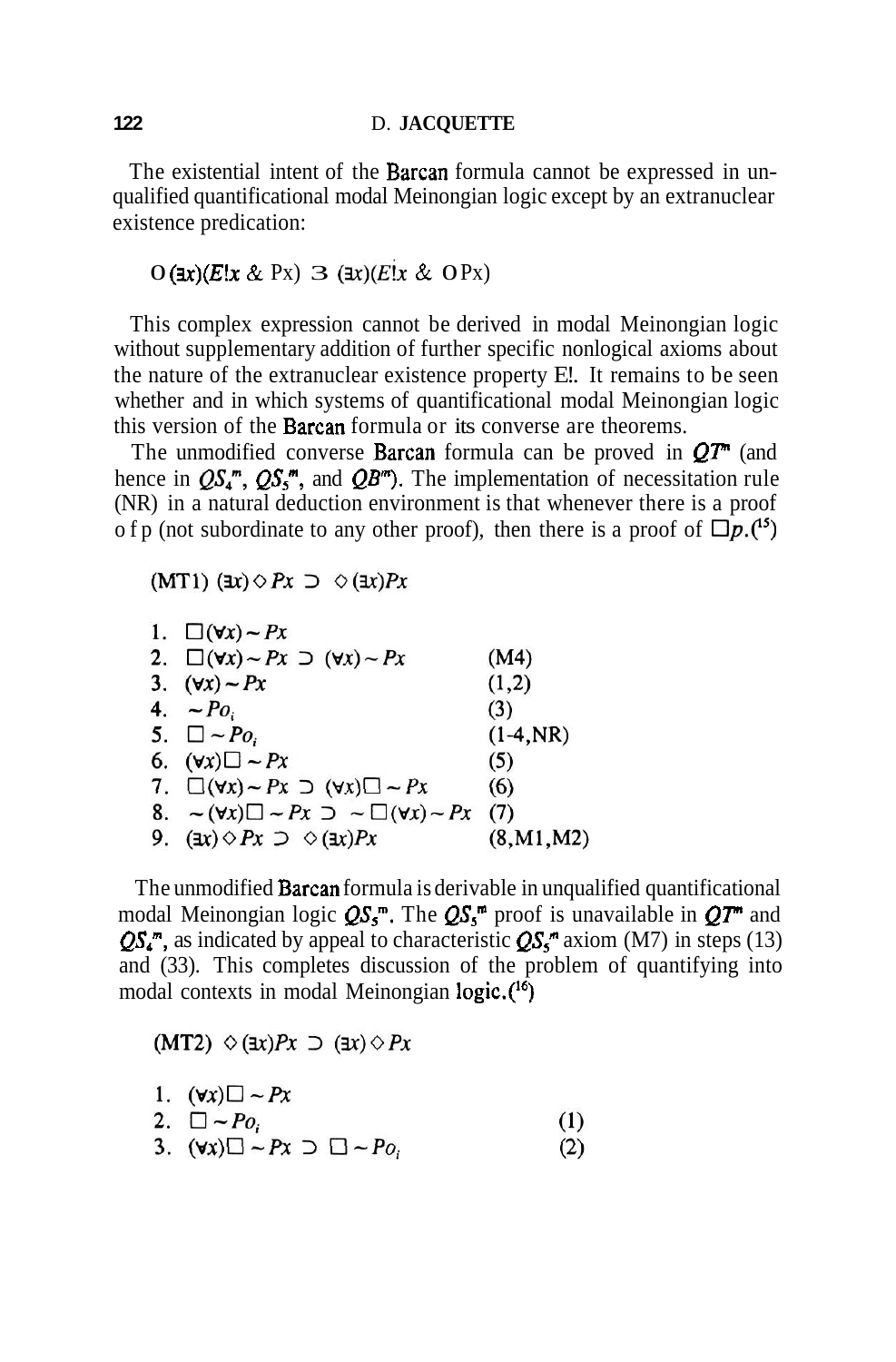| 4. | $\sim \Box \sim Po_i \supset \sim (\forall x) \Box \sim Px$                                                        | (3)          |
|----|--------------------------------------------------------------------------------------------------------------------|--------------|
| 5. | $\square(-\square \sim Po_i \; \mathbf{3} \sim (\forall x)\square \sim Px)$                                        | $(1-4, NR)$  |
| 6. | $\Box(\sim \Box \sim Po_i \supset \sim (\forall x) \Box \sim Px) \supset$                                          |              |
|    | $(\Box \blacksquare \Box \sim Po_i \, 3 \square \sim (\forall x) \square \sim Px)$                                 | (M5)         |
| 7. | $\square \sim \square \sim Po_i \supset \square \sim (\forall x) \square \sim Px$                                  | (5,6)        |
|    | 8. $\sim \Box \sim (\forall x) \Box \sim Px \supset \sim \Box \sim \Box \sim Po_i$                                 | (7)          |
|    | 9. $\Diamond$ ( $\forall x$ ) $\Box \sim Px \supset \sim \Box \sim \Box \sim Po$ ,                                 | (8, M2)      |
|    | 10. $\Box \sim Po_i \supset \neg Po_i$                                                                             | (M4)         |
|    | 11. – – $Po_i \supset \neg \Box \neg Po_i$                                                                         | (10)         |
|    | 12. $Po$ ; $\supset$ $\Diamond Po$ .                                                                               | (11, M2)     |
|    | 13. $\Diamond Po_i \supset \Box \Diamond Po_i$                                                                     | (M7)         |
|    | 14. $Po_i \supset \Box OPo$ ,                                                                                      | (12, 13)     |
|    | 15. $\Box \Diamond Po_i \supset \neg \Diamond \Box \neg Po_i$                                                      | (M1, M2)     |
|    | 16. $Po$ ; $\supset \neg \diamond \Box \sim Po_i$                                                                  | (14, 15)     |
|    | 17. $\sim \sim \bigcirc \square \sim Po_i \supset \sim Po_i$                                                       | (16)         |
|    | 18. $\Box \Diamond Po_i \supset \Diamond Po_i$                                                                     | (M4)         |
|    | 19. $\sim \Diamond Po_i$ 3 $\sim \Box \Diamond Po_i$                                                               | (18)         |
|    | 20. $\Box \sim Po$ , 3 $\Diamond \Box \sim Po$ ,                                                                   | (19, M1, M2) |
|    | 21. $\Diamond \Box \sim Po_i$                                                                                      | (2,20)       |
|    | 22. $-\neg \Diamond \Box \neg Po_i$                                                                                | (21)         |
|    | 23. $-PO_i$                                                                                                        | (16, 22)     |
|    | <b>24.</b> $(\forall x) = Px$                                                                                      | (23)         |
|    | 25. $\Diamond$ ( $\forall x$ ) $\Box \sim Px \supset (\forall x) \sim Px$                                          | (24)         |
|    | 26. $\Box(\Diamond(\forall x)\Box \sim Px \supset (\forall x)\sim Px)$                                             | $(6-25, NR)$ |
|    | 27. $\Box (\Diamond (\forall x) \Box \sim Px \supset (\forall x) \sim Px)$ 3                                       |              |
|    | $(0 \otimes (\forall x) \Box \top Px \supset \Box(\forall x) \top Px)$                                             | (M5)         |
|    | 28. $\Box \Diamond (\forall x) \Box \sim Px \supset \Box (\forall x) \sim Px$                                      | (26, 27)     |
|    | 29. $\Box \sim (\forall x) \Box \sim Px \supset \sim (\forall x) \Box \sim Px$                                     | (M4)         |
|    | 30. $\sim$ $\sim$ $(\forall x)$ $\Box$ $\sim$ $Px$ $\supset$ $\sim$ $\Box$ $\sim$ $(\forall x)$ $\Box$ $\sim$ $Px$ | (29)         |
|    | 31. $(\forall x) \Box \sim Px \supset \Diamond (\forall x) \Box \sim Px$                                           | (30,M2)      |
|    | 32. $\Diamond$ ( $\forall x$ ) $\Box \sim Px$                                                                      | (1, 31)      |
|    | 33. $\Diamond$ ( $\forall x$ ) $\Box \sim Px \supset \Box \Diamond$ ( $\forall x$ ) $\Box \sim Px$                 | (M7)         |
|    | 34. $\Box \Diamond (\forall x) \Box - Px$                                                                          | (32, 33)     |
|    | 35. $\square(\forall x) \sim Px$                                                                                   | (28, 34)     |
|    | 36. $(\forall x) \Box \sim Px \supset \Box (\forall x) \sim Px$                                                    | (35)         |
|    | 37. $\sim \Box(\forall x) \sim Px \supset \sim (\forall x) \Box \sim Px$                                           | (36)         |
|    | 38. $\Diamond$ ( <b>3x</b> ) $Px \supset$ ( <b>3x</b> ) $\Diamond Px$                                              | (37, M2)     |
|    |                                                                                                                    |              |

 $\frac{1}{2}$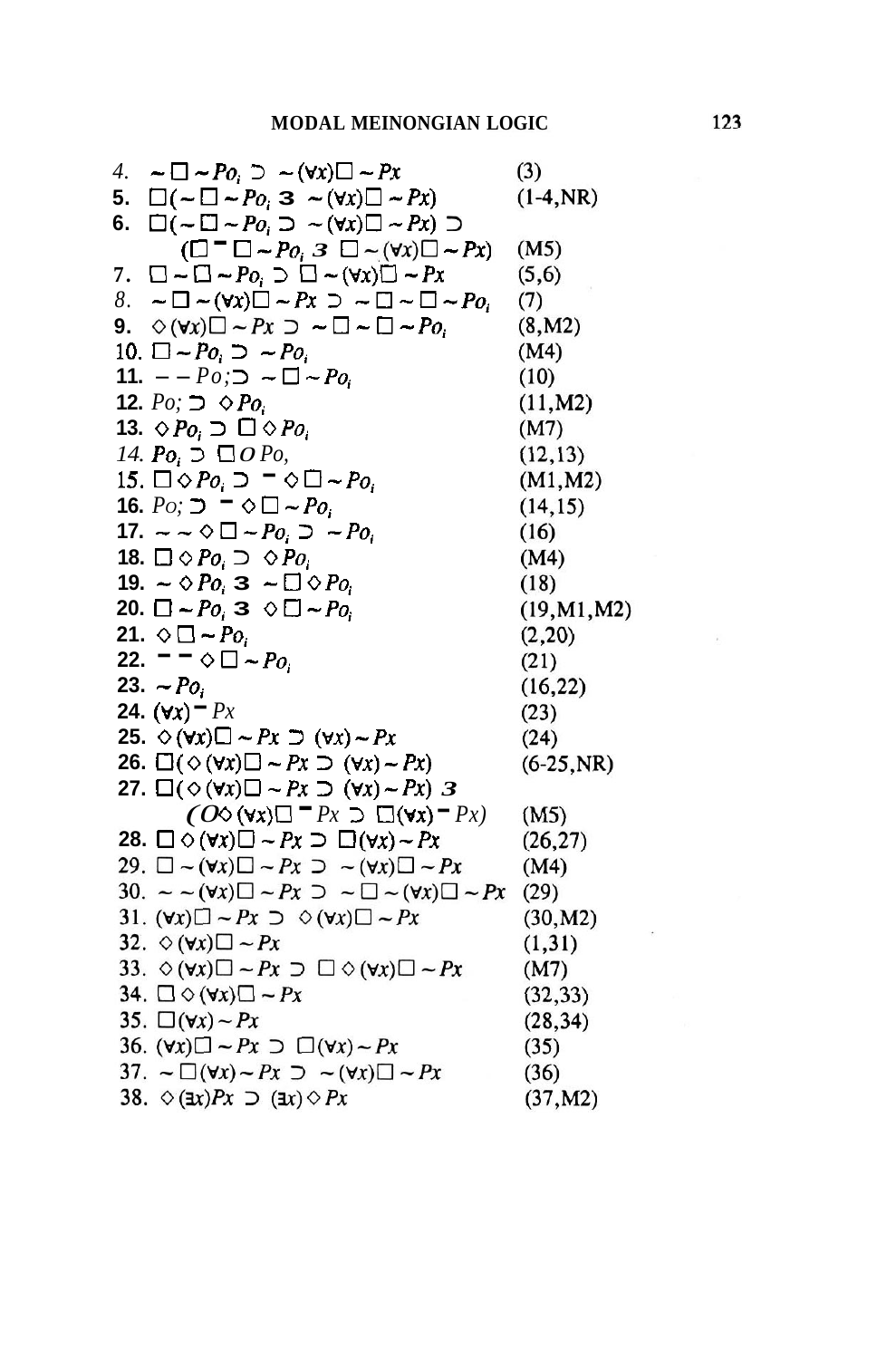### **124 D. JACQUE'ITE**

### *V. Transworld Identity of Incomplete and Impossible Meinongian Objecrs*

The possible existence of incomplete Meinongian objects presents a special problem for modal object theory semantics. Consider the proposition that the golden mountain is possible or possibly exists. The semantics for modal Meinongian logic interprets possible existence as existence in some world or worlds accessible to the actual world. In the actual world the golden mountain is incomplete, lacking many nuclear properties and their complements in its uniquely identifying *Sosein.* But in a world containing the golden mountain as actual and not a mere Meinongian object, the golden mountain exists and is complete, with a full selection of nuclear properties including exclusively every nuclear property or its complement, featuring especially the nuclear properties of being golden and a mountain.

This suggests that some worlds may contain complete existent objects that are incomplete in other logically possible worlds. There seems nothing paradoxical or metaphysically unacceptable about this. It is natural to suppose that if a square table had also been round, then instead of existing it would be an impossible round square table. If the round square table had not been square, it might exist. Again there appears to be no limit (beyond essential property or natural kind restrictions) to any combination of nuclear properties among possible, actually existent, or nonexistent Meinongian objects in different worlds. But it might be objected that this latitudinarian approach to transworld identity for incomplete and impossible Meinongian objects in the domains of alternative accessible Meinongian worlds implies that an impossible object like the round square is possible after all, in the sense that there are worlds in which the round square is not round or not square. If this were true, it might preclude the intelligible categorization of any Meinongian objects as impossible.

Routley has challenged the intuitive picture of transworld identity among existent, incomplete, and impossible Meinongian objects, by arguing that an object incomplete in a given world is essentially incompleted incomplete in every logically possible world. He writes:

Consider, for instance, the round squash: as a pure deductively (unclosed) object this is round and a squash and has no other properties. Thus it is incomplete, e.g. it is neither blue nor not blue. Hence it does not exist. Nor can *it* exist: to exist it would have to be completed, but any such completion is a different object. $(17)$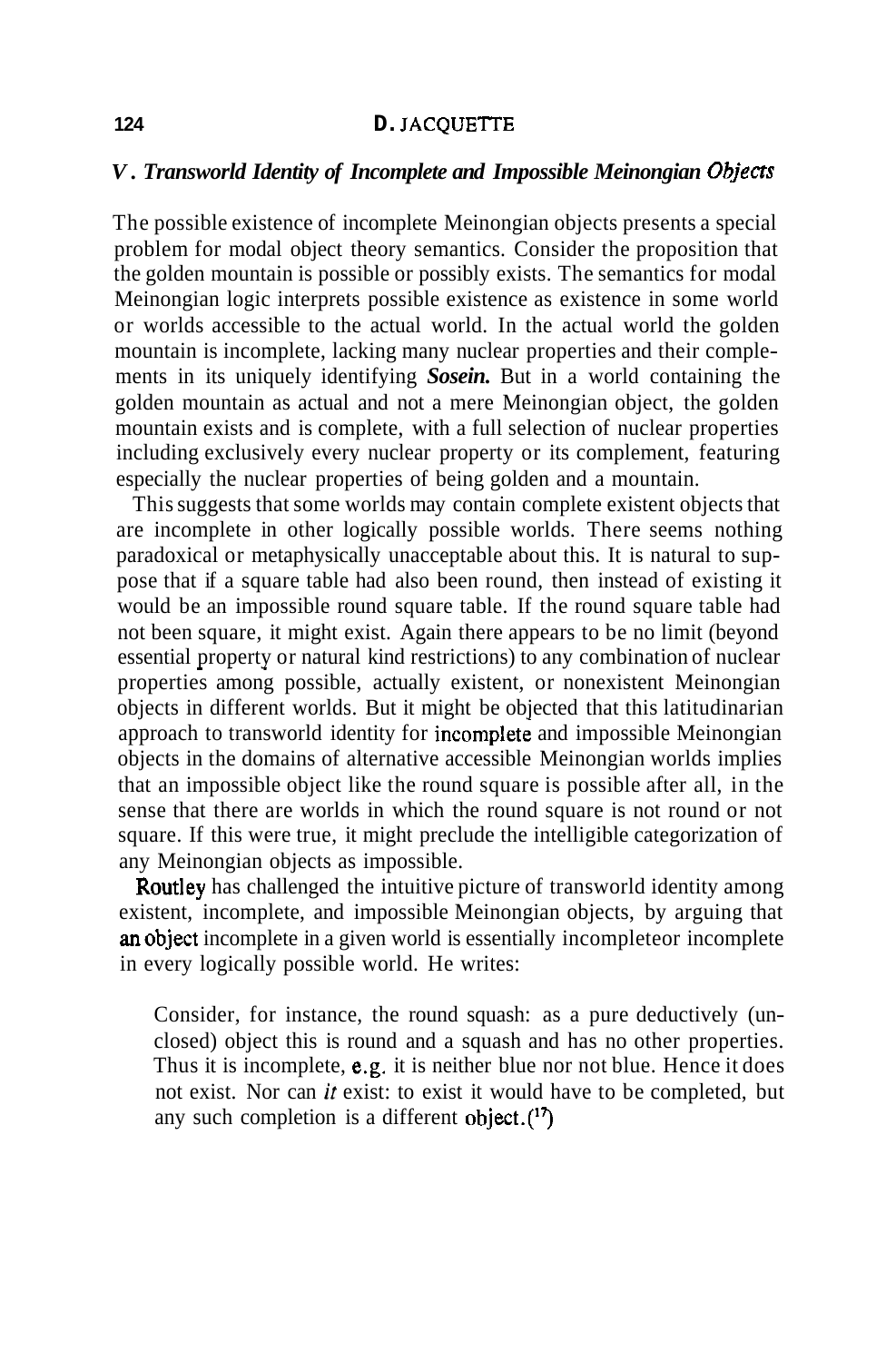The modal Meinongian counterpart theory developed by Routley in accord with this criticism is like the standard counterpart modal logics described by Leibniz and David Lewis.(<sup>18</sup>) But Routley's version of counterpart modal Meinongian logic is different in that he seems to permit transworld identity of existent and nonexistent objects, provided that no existent object in a given world is nonexistent in another accessible logically possible world, or conversely. This posits an ordinary counterpart theory for Meinongian objects restricted to contingently existent or nonexistent objects.('4

Routley's proposal contradicts well-entrenched beliefs about the possible existence of contingently nonexistent objects. When someone says that Pym in Edgar Allen Poe's *The* Narrative of Arthur Gordon *Pym* is possible, that he is a person who might have lived and had the adventures attributed to him in Poe's story, it is undoubtedly meant that the very same object described by Poe and not merely another relevantly like him is possible, even though Pym in the actual world is incomplete and indeterminate with respect to many nuclear properties and their complements. If it were true that actually incomplete objects are incomplete in every logically possible world, then modal object theory would be exceedingly uninteresting. It would then be possible only for actually existent or nonexistent objects to have different complete or incomplete sets of nuclear properties than they happen to have in the actual world (and even this might be prohihited hy strict adherence to Routley's criterion). But if objects are identified and distinguished by the unique unordered sets of constitutive nuclear properties in their Sosein, then it remains at least a technical problem to explain how Meinongian objects could be incomplete or impossible in some logically possible worlds, but complete and existent in others.

The difficulty is removed by indexing an object's nuclear properties to particular worlds. $(2^{\circ})$  An analogous problem arises for the indiscernibility of identicals over time. The objection is sometimes made that a man cannot be identical to his youthful self if the man is bald and the youth is not. But this is a superficial criticism of the identity principle overcome by requiring that properties are incompletely and incorrectly specified unless indexed to time. The man does not have the property of being bald simpliciter, but the property of being bald at time **f.** The youth does not have the complement of the property of being bald simpliciter, but has the complement of the property at time  $t'$  ( $\neq t$ ). The indiscernibility of identicals is not contradicted by the example on this reformulation because both the old man and the youth have the properties of being bald at *t* and not bald at *t'.*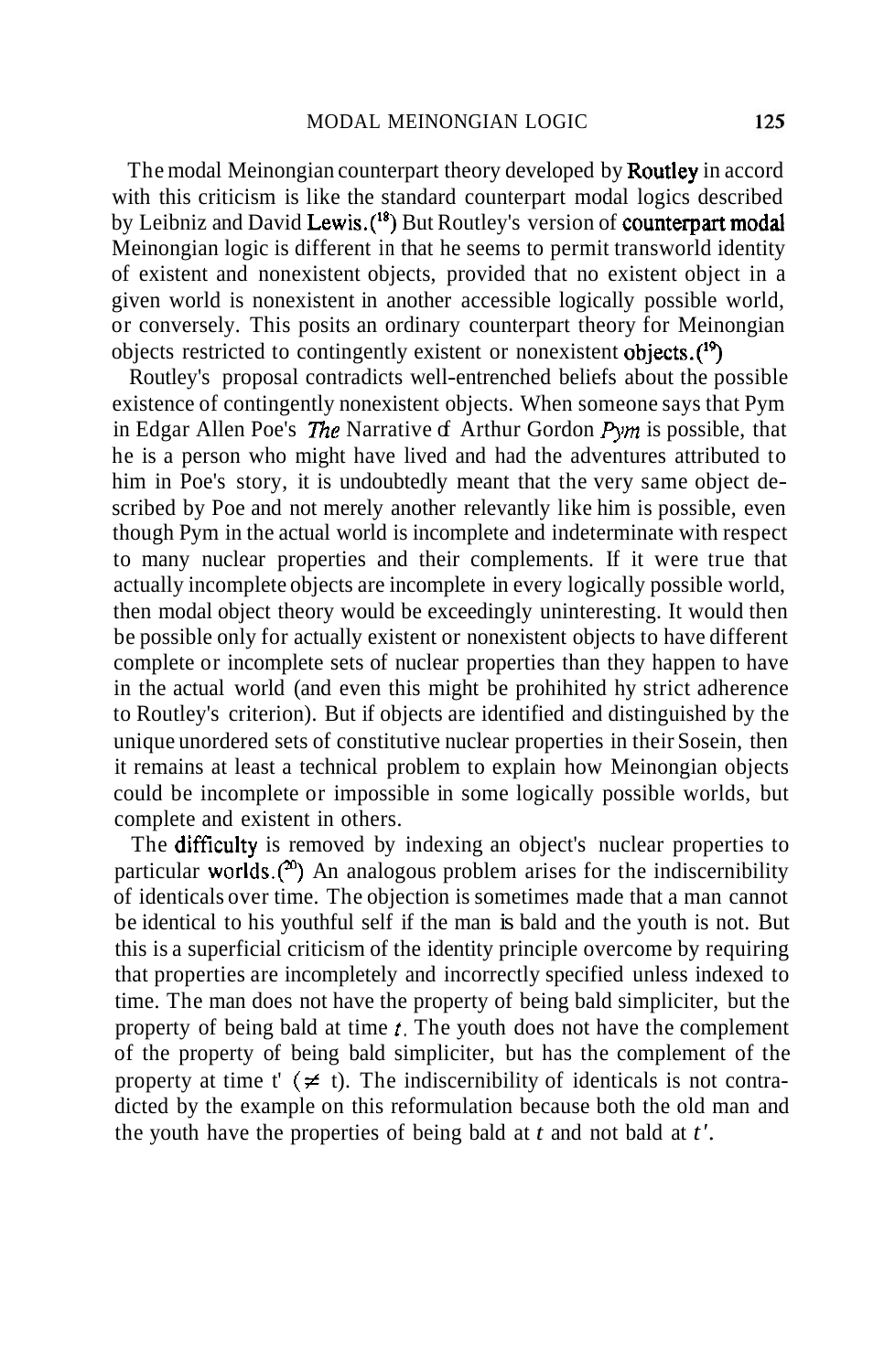The same idea enables modal Meinongian logic to include objects in the domains of its semantic models that are complete in some worlds, but incomplete or even impossible in others. $(^{21})$  According to the world-indexing proposal, Arthur Gordon Pym does not simply have the nuclear property of being a shipwrecked cannibal, he has the nuclear property of being a shipwrecked cannibal in Meinongian **world**  $W_{p_{\infty}}^n$  (and other worlds of the modal Meinongian semantic model). Pym does not simply lack the nuclear property of speaking Italian, he lacks both this property and its complement in the actual world, and in some but not all alternative logically possible worlds. The world-indexing solution to the transworld identity problem for nonexistent Meinongian objects does not entail that the round square is not impossible, but only that the Meinongian object which in or relative to some logically possible worlds is an impossible round square is a possible round object in or relative to other logically possible worlds in which it is not square, and in other worlds a possible square object that is not **round.**<sup>22</sup>)

In this way, the very same object, the man described in Poe's tales, can correctly be said to be possible, or such that he might have existed in the actual world. He is an incomplete object in or relative to some worlds, but in others be exists and is fully determinate. Pym has both the incomplete set of properties completely characterized by Poe in the actual world, and the complete set of properties partially characterized by Poe in some of the fictional logically possible worlds in which Pym exists. By similar token, Edgar Allen Poe, though complete and existent in the actual world, is in some worlds a fictional, incomplete, and nonexistent but logically possible Meinongian object — in some worlds he is the literary invention of  $Pym!(2^3)$ 

The Pennsylvania State University

### *Notes*

 $\binom{1}{1}$  It is convenient but unnecessary to refer to maximally consistent sets of propositions as 'worlds'. The problem of whether nonactual logically possible worlds exist has motivated attempts to eliminate reference to worlds in standard modal semantics. See Leblanc [1973], pp. 241-59. In Meinongian semantics, logically possible worlds need not exist or subsist in order meaningfully to enter into interpretations of modal logic.

(')The model set theoretical semantics are derived from Kripke, [1959], pp. 1-14; (1963a1, pp. 67-96; [1963b], pp. 83-94.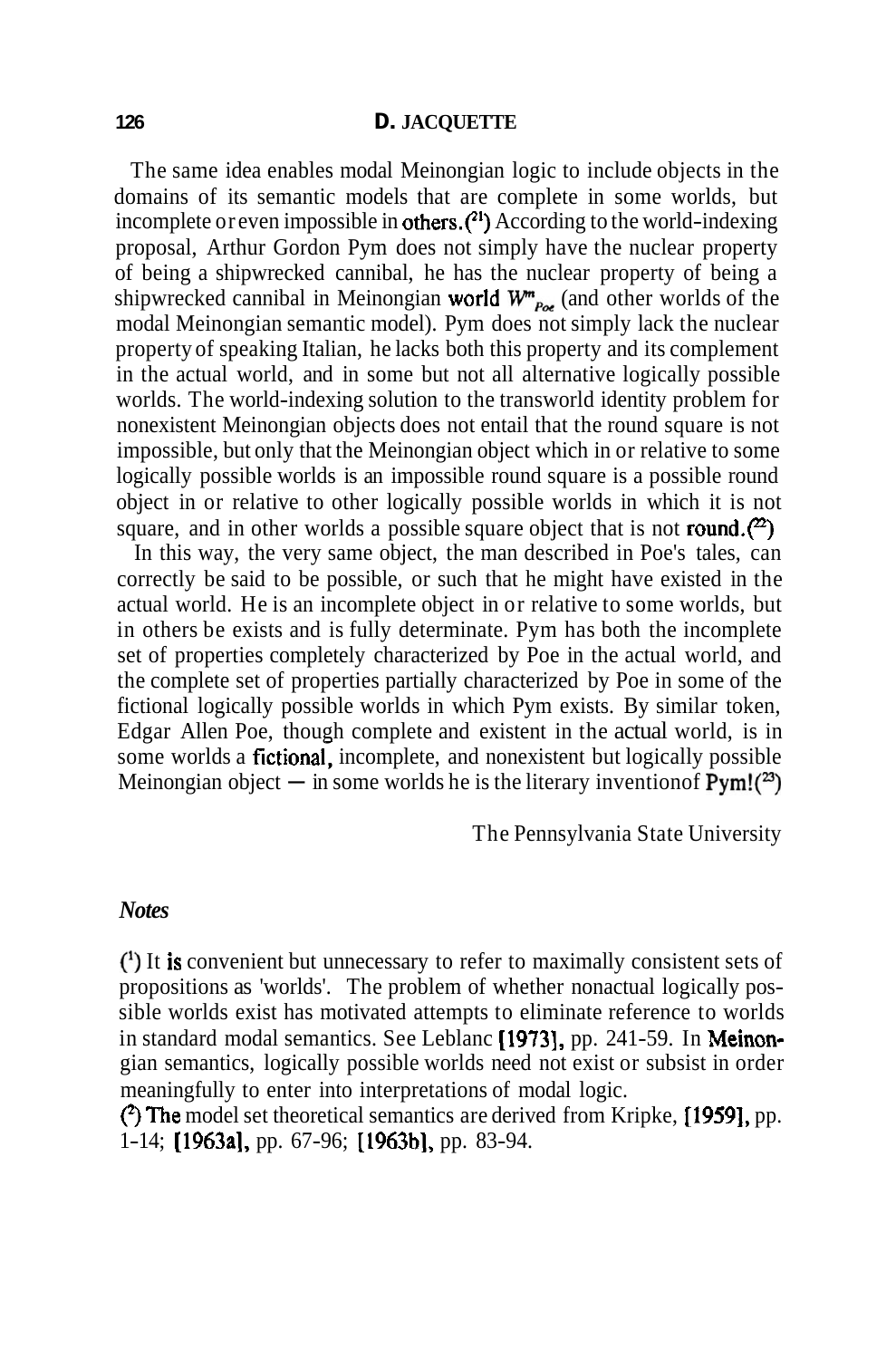**C)** Axioms for standard modal systems are found in Feys, **[1937],** pp. **517- 53; 119381,** pp. **217-52.** Godel, **[1933],** pp. **34-40.** Sobocinski, **[1953],** pp. **171-78.** Lewis and Langford, **119321.** See Hughes and Cresswell, **[1980],**  pp. **31, 46, 49, 58.** Lemmon (with Scott), **[1977],** pp. **20-78.** 

(') Meinong, **[1960],** p. **82.** 

(3 Ibid., pp. **83-6.** Lambert, **119831.** 

**(9** Snyder, **[1971],** pp. **166-89.** 

(3 Birkoff, **[1967],** pp. **244-45.** 

**(8)** Rescher and Brandom, **[1979],** pp. **92-8, 158-59.** 

0 That the **3** 'existential' quantifier has no real existential or ontological import in Meinongian semantics is also aftirmed by Parsons, **[1980],** pp. **69-70,** and Routley, **[1981],** p. **174.** 

**('O)** Barcan Marcus, **[1946],** pp. **1-16.** 

('3 Hughes and Cresswell, **[1968],** p. **142.** Lemmon, **[1960],** pp. **391-92.**  ('3 Snyder, **119711,** pp. **143-51.** The modal semantic theories of some versions of logical atomism also posit a uniform distribution of existents across every logically possible world (usually in different terminology). See Wittgenstein, *Tractatus Logico-Philosophicus*, 2.014-2.0231. Wittgenstein's theory does not provide transworld uniform populations of complex existents.

 $(14)$  The predominance of modal Meinongian versions of  $S<sub>5</sub>$  is suggested by Parsons, **[1980],** pp. **100-3.** Zalta, **[1988],** pp. **61-7.** Routley favors **a**  quantificational version of Lewis'  $S_2$ , in [1981], pp. 207-21.

 $(15)$  Adding the **Barcan** formula to standard quantificational versions of T and  $S_4$  without strengthening them to quantificational  $S_5$  is proposed by Hughes and Cresswell, **119681,** p. **144.** 

**(I6)** A simpler 19-step proof of the Barcan formula in **QB",** using (M8) instead of **(M4),** can be transcribed from a similar proof in non-Meinongian quantificational Brouwersche system QB in Hughes and Cresswell **[1968],**  p. **145. I** am grateful to a consultant of **Logique** *et* **Analyse** for bringing this to my attention.

('3 Hughes and Cresswell, **119681,** Appendix I, 'Natural Deduction and Modal Systems', p. **333.** 

*('8)* Routley, **[1981],** p. **247.** 

('4 Leibniz, **[1685]; [1846].** Lewis, **(19731.** 

**(9** Routley, **[1981],** pp. **247-53.** 

**(2')** World-indexing is proposed as a solution to problems of transworld identity for standard modal logics by Plantinga, **[1974],** pp. **92-7.**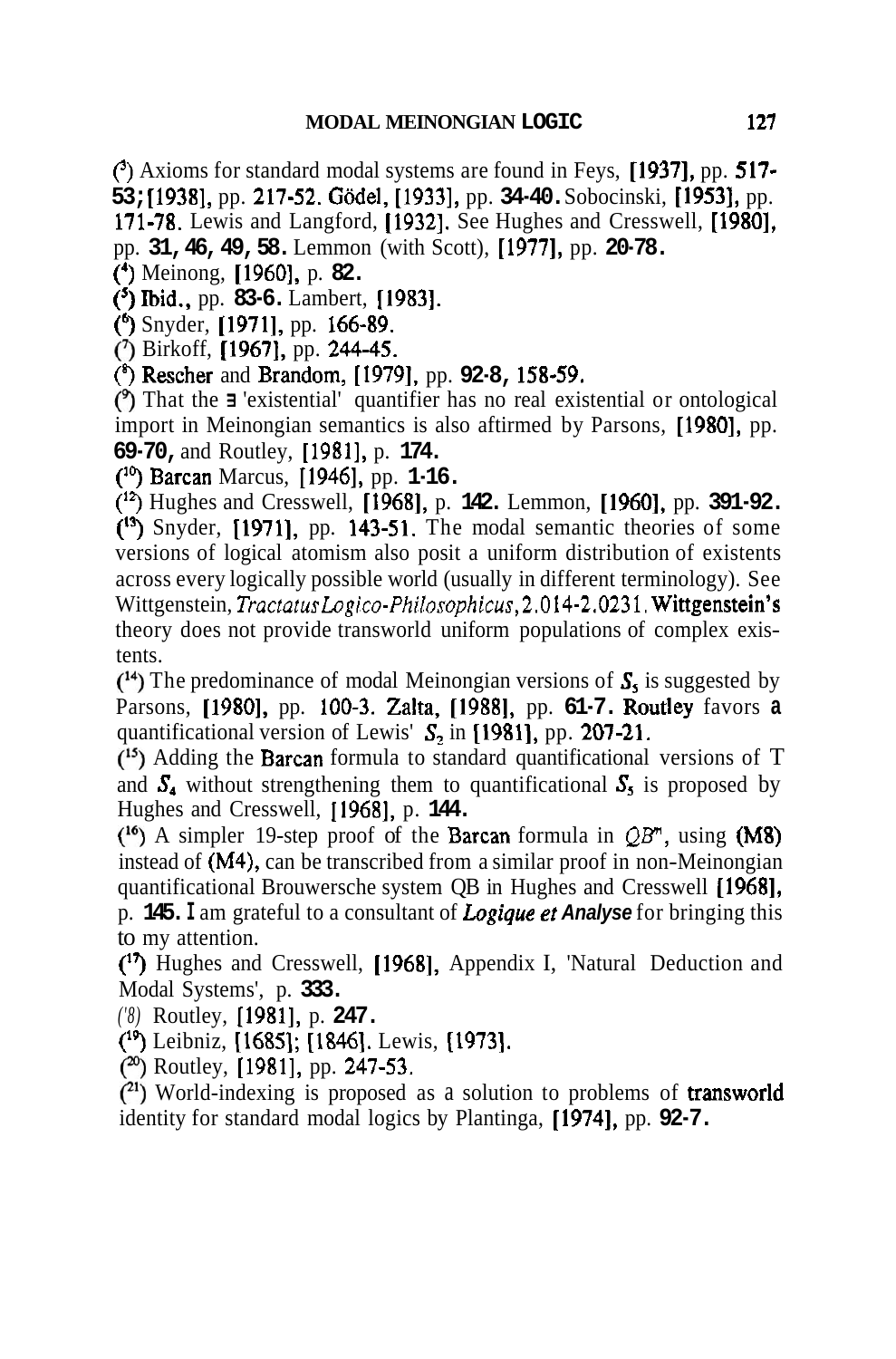**Ca)** Meinong has a different approach to the possible existence of actually nonexistent objects that avoids the need for transworld identity of incomplete objects. Meinong argues that incomplete but possibleobjects have implexive being or are implected *[implckfierr]* in existent or possible complete objects. The possibility of the incomplete golden mountain is explained on this proposal by the claim that all nuclear properties of the golden mountain are shared by another possible complete existent object, subsumed in its larger complete set of properties. The incomplete object is not literally a part of the possible complete object in which it is implected, but its possibility is accounted for by the claim that the possible complete object absorbs the incomplete object's smaller complement of nuclear properties as a subset. Meinong, [1915], pp. 211-24. Findlay, [1963], pp. 168-70, 181-82,209-15. Although Meinong's thesis is in some sense an alternative to transworld identity and counterpart modal semantics, it resembles counterpart theory in that the (incomplete) golden mountain is not literally identical to any possible complete object nor to any complete object in any logically possible world. The same arguments raised against counterpart semantics therefore also apply to Meinong's theory of implexive being.

 $(2^3)$  It might be objected that the world-indexing solution to transworld identity of actually nonexistent objects invites a certain kind of confusion. Consider three worlds, W, W, **W'.** World W contains the round square table,  $T_1$ . By stipulation in W it might lack the property of being square whilegaining other compatible nuclear properties, so that in W it exists as **an** actual complete round table, or at least as an incomplete but possible round table. In W', the table might lack the property being round while gaining other compatible nuclear properties, so that in **W'** it exists as **an**  actual complete square table, or at least as an incomplete but possible square table. There presumably is also a nonexistent incomplete object  $T_2$  that has just the nuclear properties of being round, square, and a table, in all three worlds. The round square table  $T_1$  is arguably referentially identical to the round square table  $T_2$  in W where they share all nuclear **non-converse-inten**tional properties, but nonidentical to  $T_2$  in W and W<sup>\*</sup>, where they do not. This would violate intuitive conceptions of identity, especially if 'T<sub>1</sub>' and ' $T_2$ ' are supposed to be rigid designators. If we take the world-indexing approach seriously, then there is an easy solution to the apparent problem. The world-indexed properties of the two objects keep them distinct, where  $T_1 = RST_w RT_w - ST_w$  and  $T_2 = RST_w RST_w - RST_w$ . These complex rigidly designative terms preserve transworld distinctions between  $T_1$  and  $T_2$ , while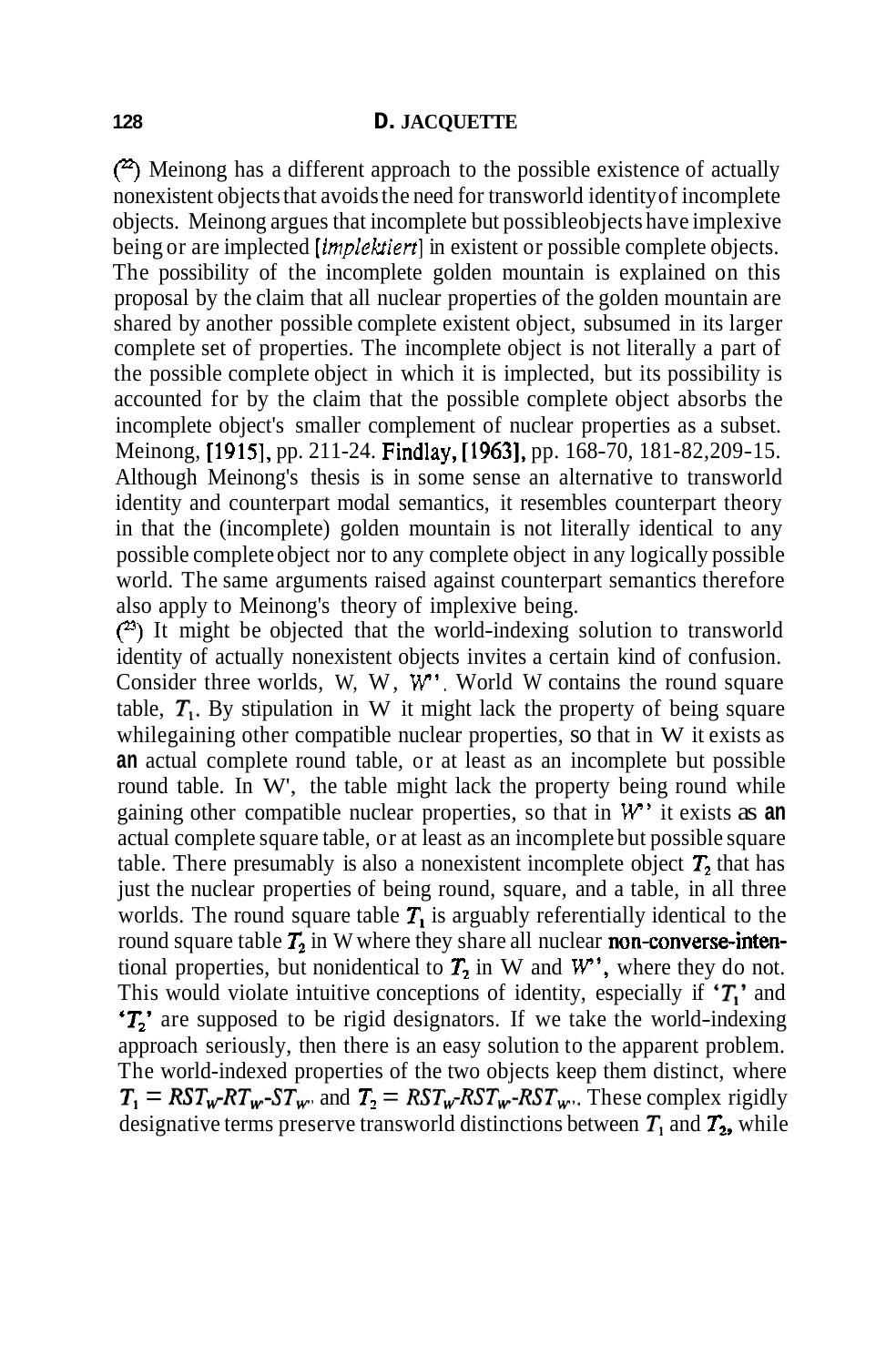accounting for their exact coincidence of properties in some logically possible worlds.

# **REFERENCES**

- Ruth Barcan Marcus, 1946. A Functional Calculus of First Order Based on Strict Implication, *Journal of Symbolic Logic,* 11, 1-16.
- Garrett Birkhoff, 1967. *Lattice Theory*. Providence, American Mathematical Society Colloquium Publications Series.
- Roderick M. Chisholm, 1982. *Brentano and Meinong Studies.* Atlantic Highlands, Humantities Press.
- Robert Feys, 1937-38. Les logiques nouvelles des modaliti&, *Revue Neoscholastique de Philosophic,* 40, 517-53, and 41, 217-252.
- John N. Findlay, 1963. *Meinong's lheory of Objects and Values,* second edition. London, Oxford University Press.
- Kurt Gödel, 1933. Eine Interpretation des intuitionistischen Aussagenkal kiils, *Ergebnisse eines mathematischen Kolloquiwns,* 4, 34-40.
- G.E. Hughes and M.J. Cresswell, 1968. *An Introduction to Modal Logic.*  London, Methuen and Co. Ltd.
- Saul A. Kripke, 1959. A Completeness Theorem in Modal Logic, *Journal of* ~. *Symbolic Logic,* 24, 1-14.

, 1963a, Semantical Analysis of Modal Logic I, Normal Propositional Calculi, Zeitschrift für Mathematische Logik und Grundlagen der *Mathematik, 9,* 67-96.

, 1963b. Semantical Considerations on Modal Logic, **Acta**  *Philosophica Fennica,* 83-94.

- Karel Lambert, 1983. *Meinong and the Principle of Independence.*  Cambridge, Cambridge University Press.
- Hugues Leblanc, 1973. On Dispensing With Things and Worlds, *Logic and Ontology: Studies in Contemporary Philosophy,* edited by Milton K. Munitz. New York, New York University Press.

G.W. Leibniz, 1685. *Discours de métaphysique*.

- E.J. Lemmon (with Dana Scott), 1977. *An Introduction to Modal Logic,*  edited by Krister Segerberg. Oxford, Basil Blackwell.
- C.I. Lewis and C.H. Langford, 1932. *SymbolicLogic.* New York, Dover Publications, Inc.
- David Lewis, 1973. *Counterfactuals.* Oxford, Basil Blackwell.